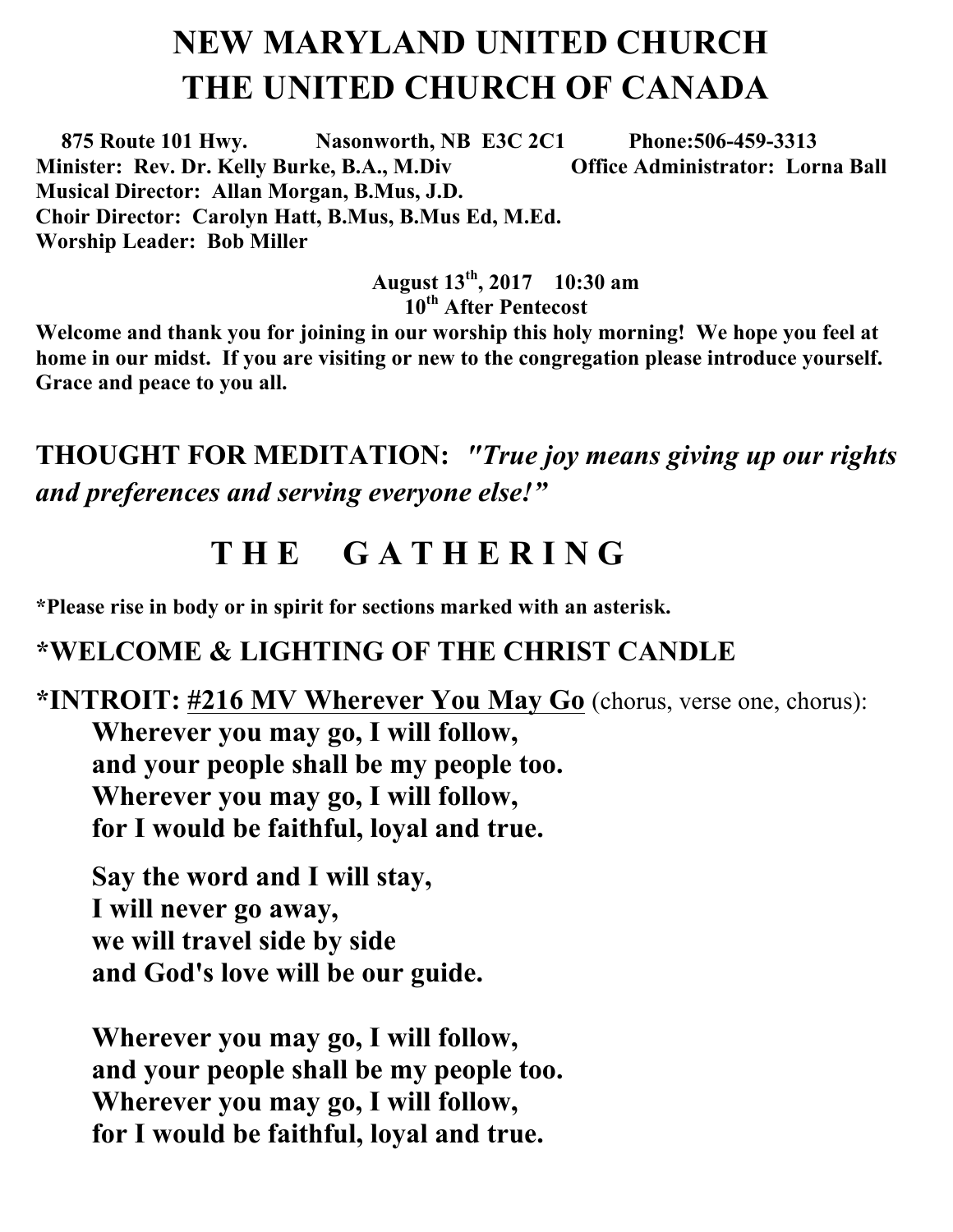### **CALL TO WORSHIP (***Responsive***):**

God calls to the lost, the least, and all who long for home; **God calls when we wander from the path chosen for us**

and waste the gifts we have been given. **God calls and welcomes us back to worship this day;**

let us celebrate and rejoice in God's presence forever; **let us worship God together. Amen.**

#### **\*HYMN #595 VU We Are Pilgrims**

#### **OPENING PRAYER (All)**

**Dear loving the Lord, you sent your son to serve. You sent him to give his life for me. Let your spirit awaken in me the same spirit of service. Let me not look for position and gain. Instead show me how to let others go before me. Make me humble and meek so I too can give my life, willfully obediently and faithfully in love, like Christ. In His holy name we pray, Amen**

## **T H E W O R D O F G O D**

**SCRIPTURE READINGS: Psalm 105: 1-6, 16-22, 45b VU p. 828-829 Parts One and Two** 

**Matthew 14: 22-33** 

**SERMON** *"Jesus Said We Are to Serve"*

**\*HYMN #161 MV I Have Called You by Your Name** 

## **T H E R E S P O N S E**

#### **ANNOUNCEMENTS**

#### **OFFERING & OFFERTORY What Can I Do? MV #191**

**What can I do? What can can I bring? What can I say? What can I sing? I'll sing with joy. I'll say a prayer. I'll bring my love. I'll do my share. (repeat once) 2.**